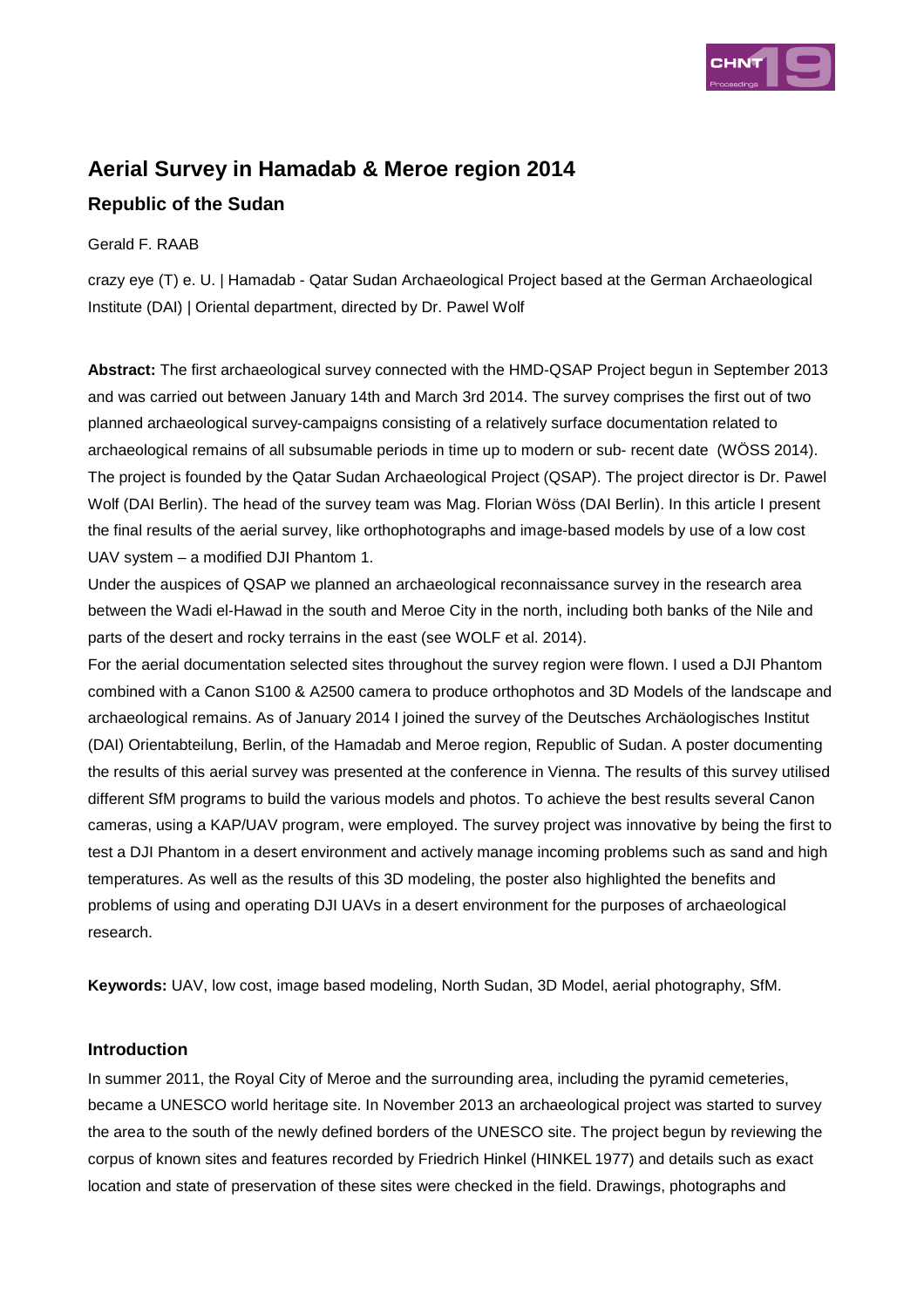

overall descriptions of the sites, as well as of important features, were also undertaken. We further expanded Hinkel's corpus with the inclusion of a significant number of new sites which were also recorded in detail. This combined survey information was entered onto a custom built MS Access database connected with ArcGIS, which was capable of handling such a large volume of both qualitative and quantitative information on these sites, as well as photographs. As the survey area covers some 84 km², the database constitutes a powerful tool to aid and assess current and future research in the region.

The survey covered archaeological sites between the Wadi el-Hawad and Meroe City, comprising the western range of the mountain region and the desert eastwards towards the jubal, as well as present-day settlements surrounding the Nile floodplain (WÖSS et al. 2014).

This article focuses on the production of high resolution aerial photographs - using a simple, low cost, modified DJI Phantom in combination with two compact digital cameras - within the survey area, to create image-based models of selected important sites, and to supervise and manage the collation of all survey information on to the data base (see Fig. 1).



Fig. 1 – The DJI Phantom in action (Copyright: F. Wöss, 2014)

### **Classification of sites according to Hinkel**

The survey used maps based on the survey grid originally established by Hinkel. This was combined with modern geo-referenced data provided by Nicole Salamanek of the Beuth Hochschule für Technik, Berlin, who was responsible for all mapping and ArcGIS tasks for the whole Hamadab project. To each new site, a number was assigned following the cataloging system of Hinkel, which was invented to map archaeological remains in Sudan. With the aid of tablet computers and specialized applications such as pdfMaps we could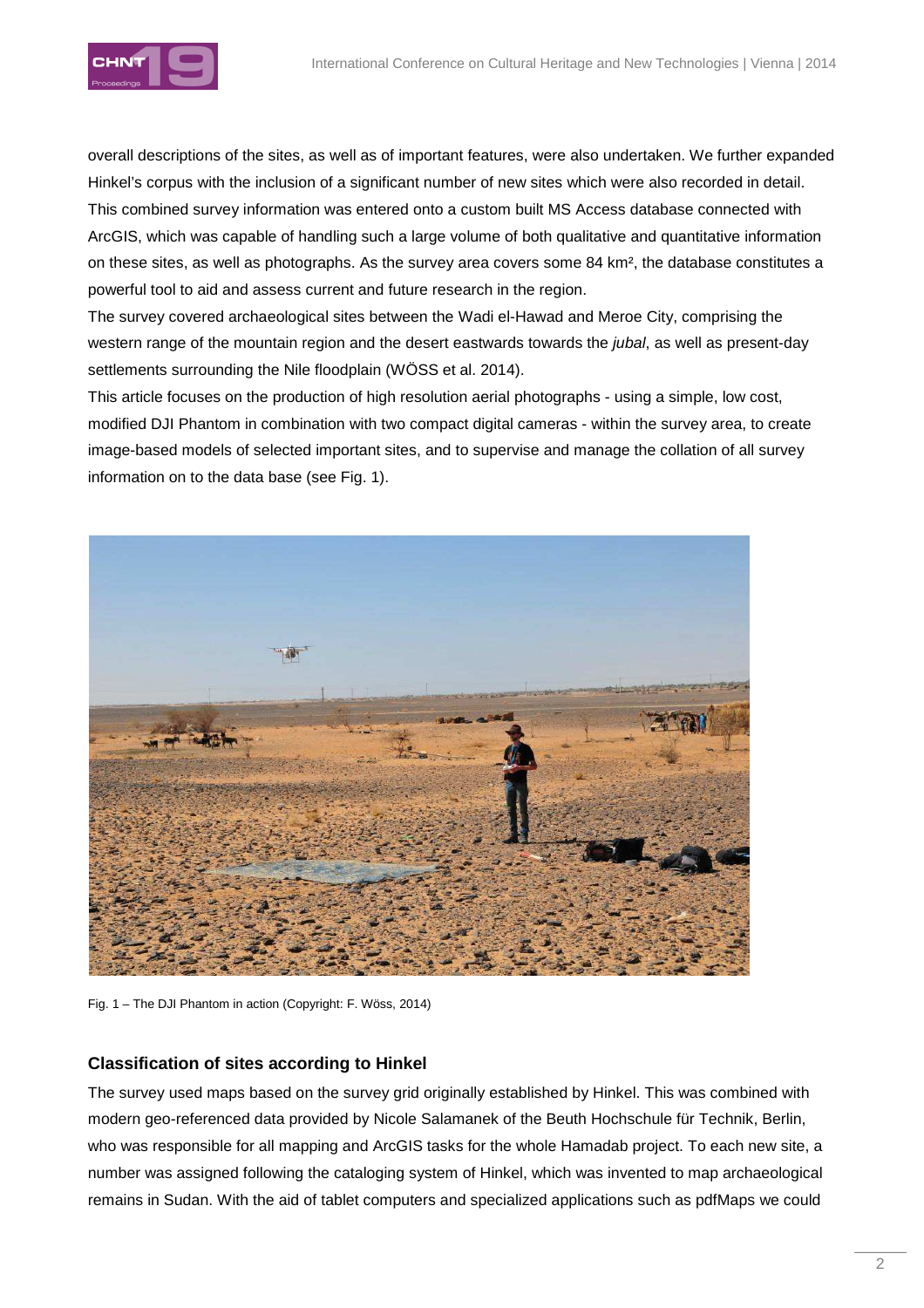

utilize these geo-referenced maps directly in the field during survey, which was a great advantage. Coordinates for all new sites and features were recorded using two Garmin GPS devices (GPS Map 60CSx & GPS Map 62). All aerial photographs and 3D models were also geo-referenced in this way.

#### **Data management and survey methods**

The collected data was entered onto a custom built MS Access database, coded by N. Salamanek, F.Wöss and the author (GR). VBA Scripts were employed to build the data management structure. It was intended that the linked tables and photographs should be presented in a software ergonomic fashion, to ease utilization of the database by future researchers. The database is linked to ArcGIS so that every waypoint is visible on the produced maps. In the future we intend to change the database system to a MySQL or JAVA based system, to enable connection to a Geo Server or other form of online geo-referenced presentation.

During survey we undertook detailed description of the sites and features on specially fabricated forms. These were digitalized and scanned and linked to the database.

The dating of these was mainly done with the help of finds collected from features and sites. But also the superstructures of the archaeological remains were analyzed with the help of type cards derived from Welsby D. (WELSBY 2005).

#### **UAV – aerial photography and image based modeling**

For the purposes of the survey, we used maps especially adapted from satellite images, which proved extremely useful for the locating and mapping of sites within complex landscapes.

However, satellite images present a number of problems, including logistical obstacles, such as the ability to access up to date images, as well as the nature of the images themselves, wherein shadows from aerial objects and clouds are projected onto the surface, obscuring surface information. Moreover, colour definition of satellite images are often far from accurate (BOSAK 2013).

In order to obtain high-resolution colour photographs we utilised a small UAV device. A preliminary literature review revealed little use of such devices in desert environments, so it was decided to that a low cost system should be incorporated so as to test the initial feasibility of their use in such an environment. Consequently, a DJI Phantom quadrocopter was identified as the most appropriate device for the purposes of the survey. During the January to March 2014 survey season we further modified the camera mounting, as well as some parts of the main system. For the 2015 season a GPS Tracker, FPV system, a three axis gimbal, double battery system, a LiPo safer and modified landing foots were also incorporated.

For the 2014 survey we fixed two different camera models on the UAV device, utilising either a Canon Powershot S100 or A2500. A program called CHDK was used to update the cameras firmware and a KAP/UAV plug in. This application is specifically programmed for returning high quality results in aerial photography. For the 2015 season a Canon Powershot S90 and A3300 were attached to the UAV. For video survey and FPV the Walkera iLook+ camera also proved to be a perfect addition to the device. To facilitate longer flight time stronger batteries were also added so that larger areas and in particular mountainous regions could be swiftly surveyed from the air. Finally, larger propellers were also added on the device for a better and more stable flight position (see Fig. 2).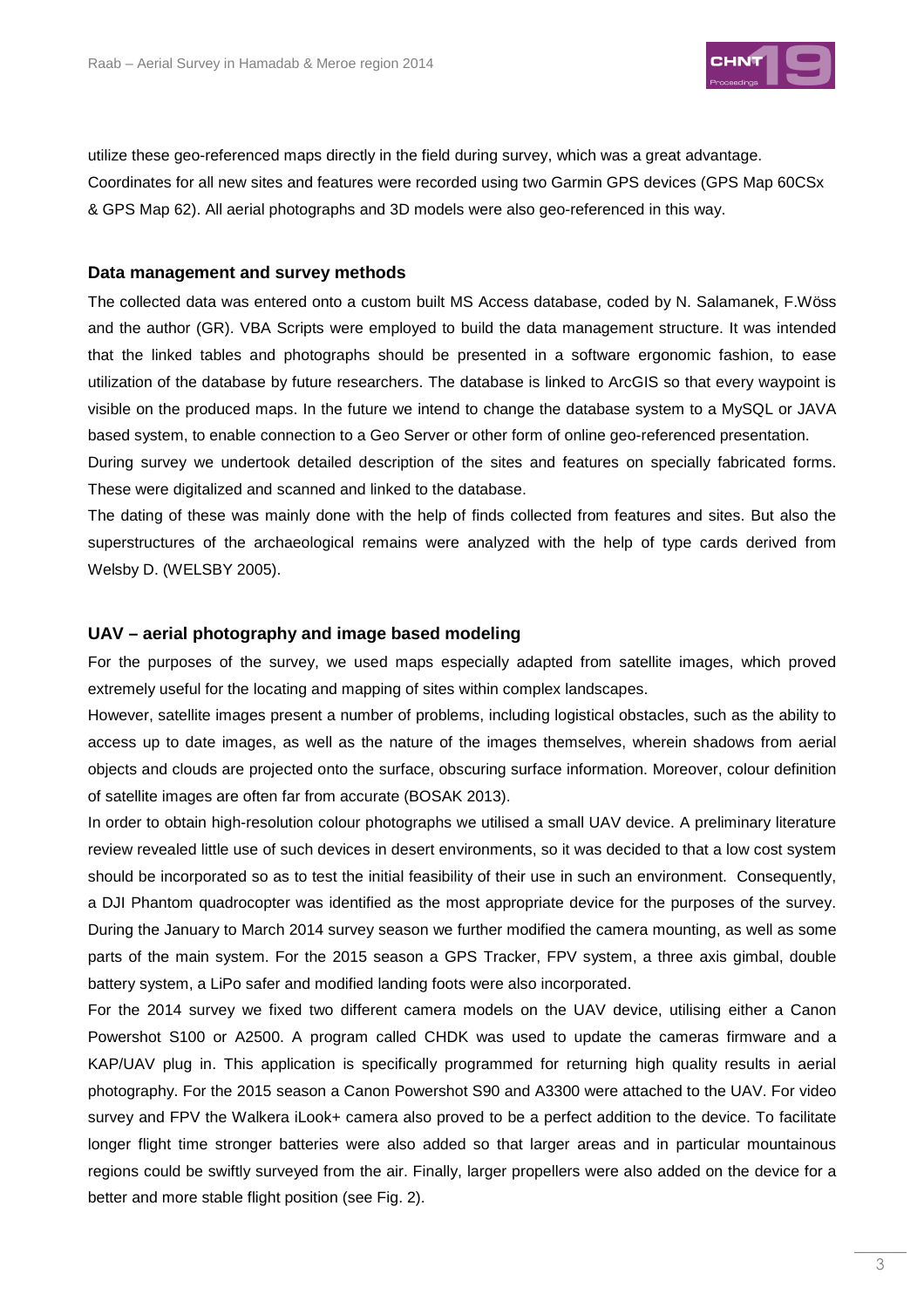



Fig. 2 – The modified quadrocopter (Copyright: G. Raab, 2014)

#### **Aerial photos – orthophotos**

To avoid blurred photographs the cameras were fixed to the device by means of an anti-jelly plate. In producing the orthophotos a measured perpendicular angle was used. For the final processing of these images several different methods were tested, and a common JPG format and the cameras own RAW format was deemed sufficient (see VERHOEVEN 2010). The cameras were programmed to take both JPEG and RAW photographs every three seconds so as to ensure a 60% overlap in the survey images (see Fig. 3).



Fig. 3 – The "Suntemple", Hinkel Site Nr.: NE-36-O/3-J-250 (Copyright: G. Raab, 2014)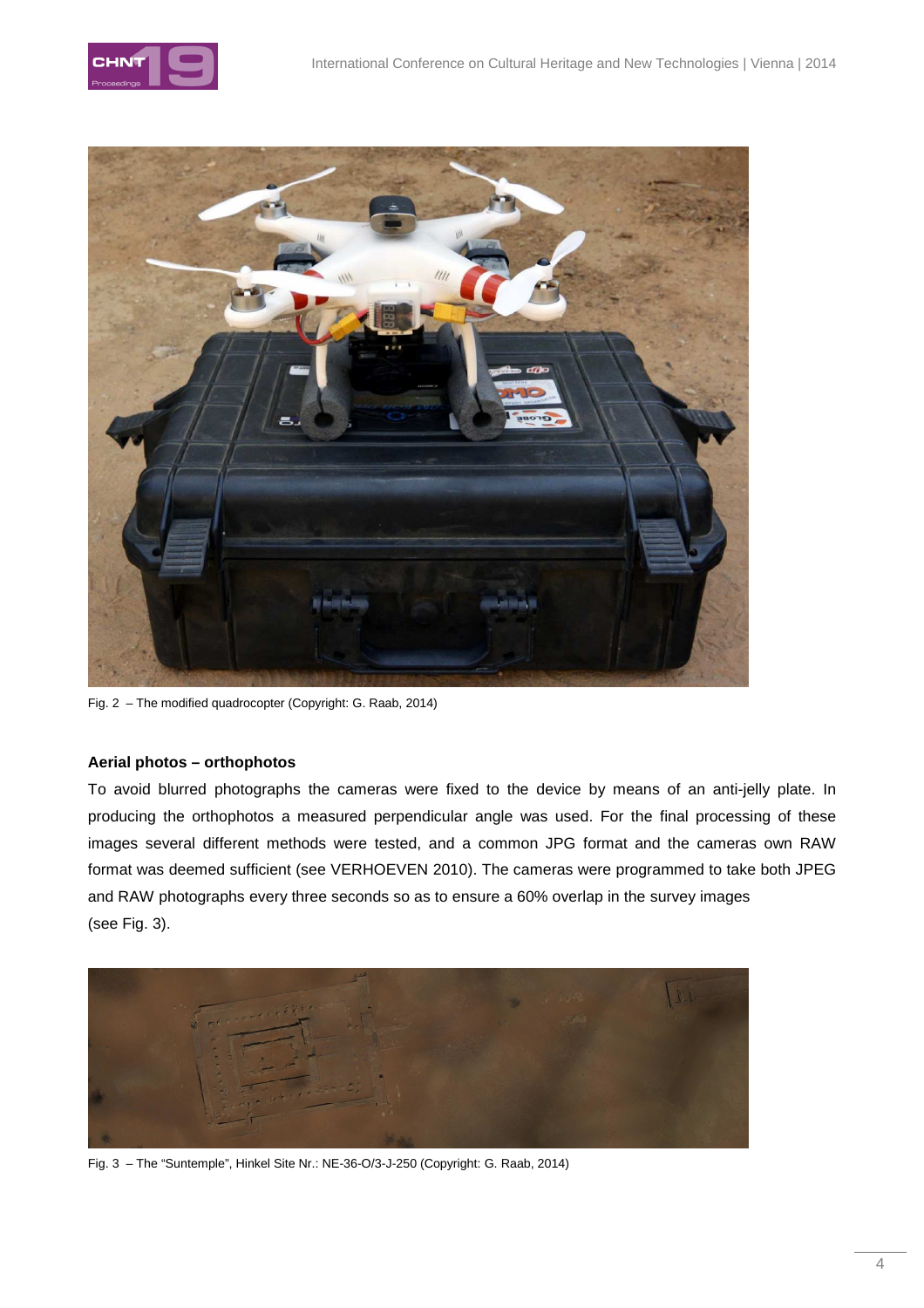

To ensure exactitude in geo-referencing and also not referenced photographs TIFFs Agisoft PhotoScan program was used, and for post-processing several analysis software tools and applications were also tested.

A GPS tracker is also now incorporated into the UAV so as to record the exact position of every photograph taken.

#### **Conclusion and future tasks**

#### **Problems with low cost UAVs in the landscape of Sudan:**

The most common source of problems with operating an UAV in a desert environment is related to heat, wind, sand and silt, and reflecting sunlight. Operating temperatures could sometimes be over 50°C, which occasionally had adverse effects on the energy efficiency of the devices LiPo batteries.

In regions of complex morphology, especially mountainous areas, problems with strong winds provide challenging even for experienced UAV pilots in avoid unexpected crashes. Proximity to large nearby iron objects such as cars or transport containers, as well as large geological formations including iron, were also fund to be somewhat disruptive.

Practical safety concerns obviously necessitated an avoidance of high energy power lines, and any contact with such obstacles usually shut down every WLAN device used of fixed to the UAV because of frequency disturbance.

#### **Solutions for safe flights in desert regions:**

In order to safely operate an UAV we suggest programming the device to fly in a diameter of a maximum 300m horizontal around the operator and a maximum height of 70m, to avoid losing contact with the device. When using a low cost device, it is recommended that the original remote control is exchanged for a professional standard control. Usually the original remote included with a low cost device is poorly insulated against frequency distributions, which would inevitably effect the safety of its operation over long distances.

The Phantom UAV was tested to an outdoor temperature of 45°C and continued to work reasonably well but it was clear that this was the upper limit of the devices ability to operate accurately and efficiently, and therefore operating air temperatures above 50°C should be discouraged.

When faced with high wind speeds (30-40 kph) it is recommended to fly the UAV in manual mode. Occasionally in GPS mode the internal stabiliser required too much time to safely maintain the UAV in position, which would inevitably have an adverse effect on the quality of any photographs derived from such flight conditions.

Sand and dust are obvious problems when operating in a desert environment. To avoid too much silt permeating the inner structure of the UAV it is advised to weatherproof the photo case. If you are landing in the desert try to use a landing platform or "land in the hand".

It is important to be able to maintain the devices flight capacity in the field during survey, so take as many additional LiPo batteries as you can reasonably carry with you. During the survey, we maintained between 10 and 15 batteries, as high temperatures in particular can render some batteries obsolete. It is also advised to utilise a battery charger with a fast loading option and health status proof.